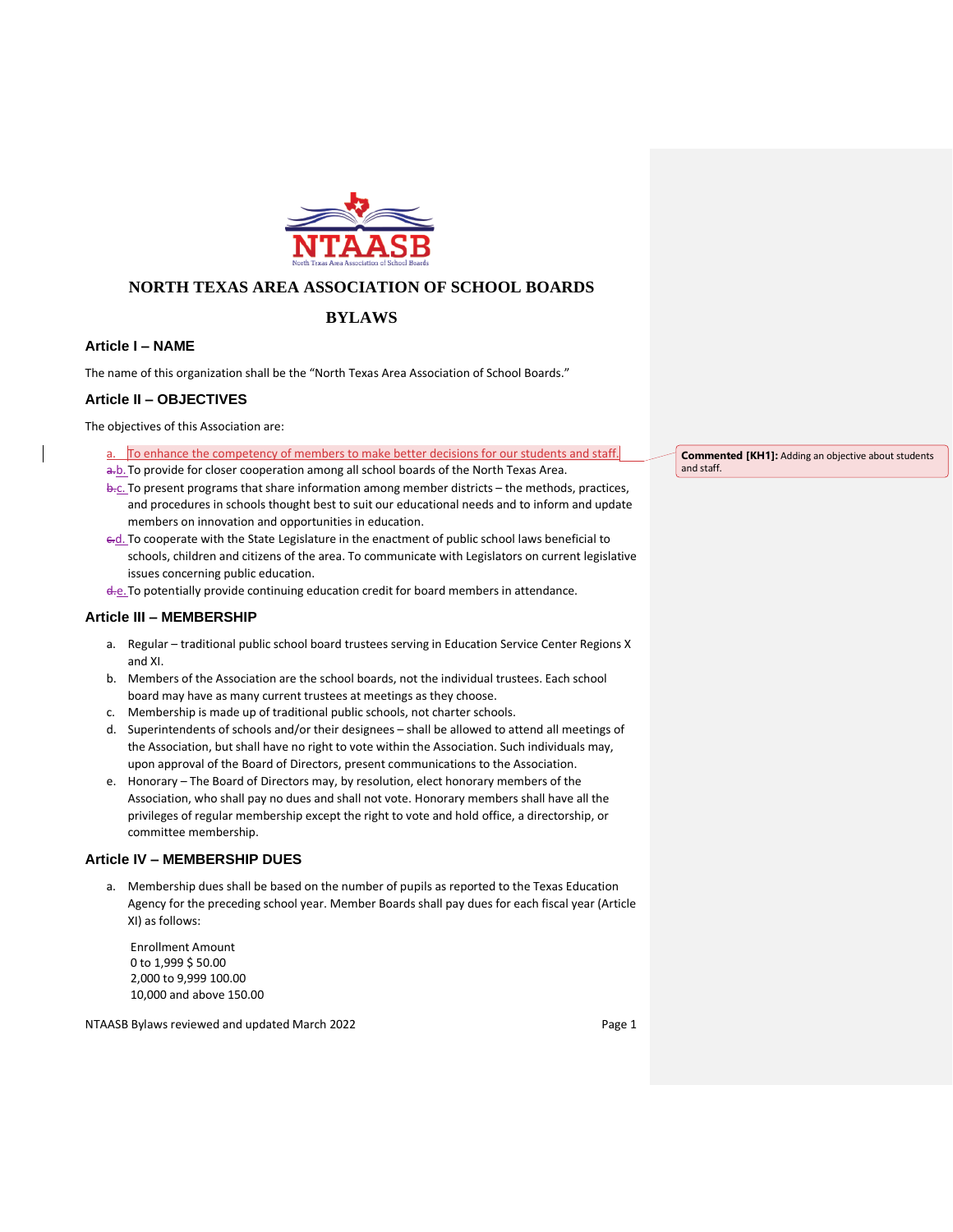- b. Membership dues are payable during the first quarter of the fiscal year. Member boards whose dues remain unpaid at the time of the spring meeting shall not be qualified to vote. Payment of dues shall be made to the Treasurer.
- c. Dues are waived for Honorary members.

## **Article V – BOARD OF DIRECTORS**

- a. The Board of Directors shall provide for the management and administration of the Association.
- b. The Board of Directors, consists of:
	- four officers of the Association
	- Immediate Past President
	- up to ten Directors at large elected by the Association
- c. If there is no Immediate Past President, then eleven Directors at large would be elected by the Association.
- d. No two members shall be elected from the same district.
- e. Each member of the Board of Directors must be a duly elected member of his/her local school board.
- f. Any vacancies occurring on the Board of Directors between election meetings of the Association shall be filled by the Board of Directors and the officers for the unexpired term.
- g. Anyone may be removed by the Board of Directors whenever, in its sole judgment, the best interests of the Association would be served thereby.
- h. Each Board of Director shall have the right to resign at any time upon written notice delivered to the President.
- i. The duties of the Board of Directors shall be:
	- To adopt an annual budget at its regular spring meeting each year.
	- To decide the general policies of the organization.
	- To present at the spring meeting a full and complete report of the activities of the Association for the preceding year.
	- To request suggestions from the membership as to the type of programs desired and shall arrange such programs accordingly.
- j. A majority of the Board of Directors shall constitute a quorum.

## SECTION 1. COMPOSITION

To help ensure the Association is suited to serve and attract diverse districts, and to enhance the quality of education for our students, the goal for the makeup of the Board of Directors is to have a similar representation of by 2026 as:

- a. the ethnicity and gender as the students in Regions X and XI
- b. the size of districts in Regions X and XI

## SECTION 2. OFFICERS

- a. The officers of this Association shall be a President, Vice-President, Secretary and Treasurer.
- b. All officers shall be elected for a period of two years and shall not be eligible for reelection to the same office for a period of two years.
- c. No officer shall be succeeded by a similar officer from the same local board.
- d. Each officer and member of the Board of Directors must be a duly elected member of his/her local school board.

NTAASB Bylaws reviewed and updated March 2022 **Page 2 Page 2** 

**Commented [KH2]:** Adding a section to try to create a diverse BOD.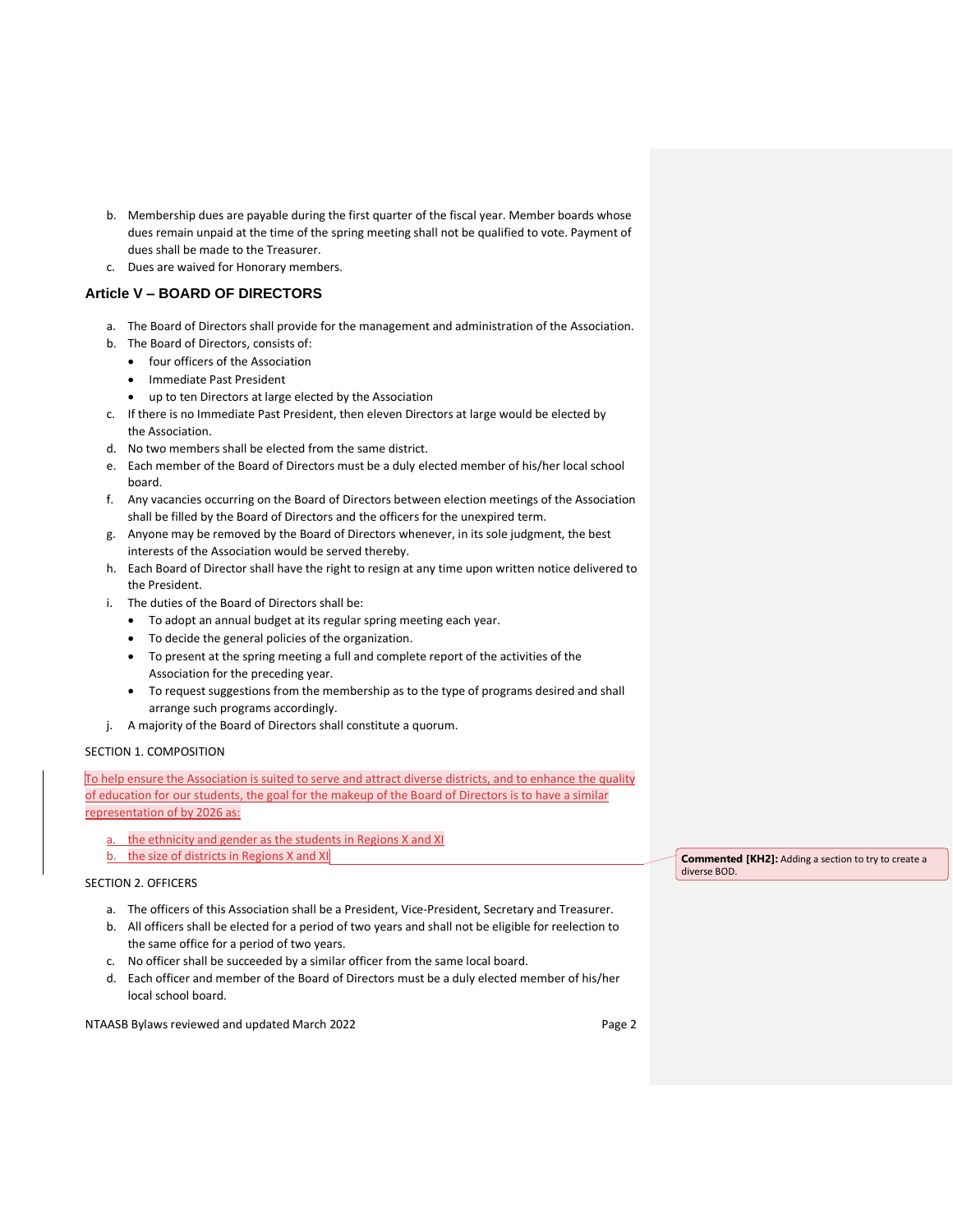e. Vacancies in any office shall be filled for the unexpired term by appointment by the officers and Board of Directors. This timeframe is not included in the two year term limit.

## SECTION 3. OFFICER DUTIES

The duties of the officers shall be those usually pertaining to such offices, including but not limited to:

- a. President
	- i. Presides over all meetings of the Board of Directors and the Association.
	- ii. Prepares the Board of Directors agenda and regular meeting agenda for each meeting, sends out the agendas and the Treasurer's reports prior to the meeting.
	- iii. Coordinates and presides over the annual Board of Directors planning meeting.
	- iv. Represents the Association at Regional Association meetings and at the NSBA Advocacy Institute or designates a representative to attend.
	- v. Prepares and sends out thank-you letters which include invoice information to sponsors.
	- vi. May appoint, with the approval of the Board of Directors, a trustee from a local board who is a member of the Association to help with specific aspects of Association work, such as the newsletter or social media/website. Such appointees may report to the President or Board of Directors as needed, but they are not members of the Board of Directors.
	- vii. Special committees may be appointed by the President**.** Each committee shall consist of three or more members, at the discretion of the President.
- b. Vice-President
	- i. Presides over meetings of the Board of Directors and the Association in the absence of the President.
	- ii. Coordinates meeting site details with the hosting district unless individuals have been assigned this duty at the planning meeting.
	- iii. Keeps a record of attendance at each Area Association meeting by preparing sign-in sheets for each meeting.
	- iv. Communicates with TASB to issue continuing education credits.
- c. Secretary
	- i Records minutes
	- ii. Sends correspondence as directed by the President.
- d. Treasurer
	- i. Bills and collects membership dues.
	- ii. Records names of member school districts and posts a list on the website.
	- iii. Prepares an annual budget for presentation at the annual planning meeting.
	- iv. Sends the President updated budget spreadsheets with current Treasurers report prior to the Board of Directors meetings.
	- v. Completes a new W-9 annually to be sent to each district.
	- vi. Pays for CNA Surety Bond.
	- vii. At least two members of the Board of Directors are signers on the bank account.

#### SECTION 4. ELECTION OF OFFICERS

- a. The election of officers is voted on by the Board of Directors, on or by the first regular meeting of the year.
- b. Nomination Committee

NTAASB Bylaws reviewed and updated March 2022 **Page 3** Page 3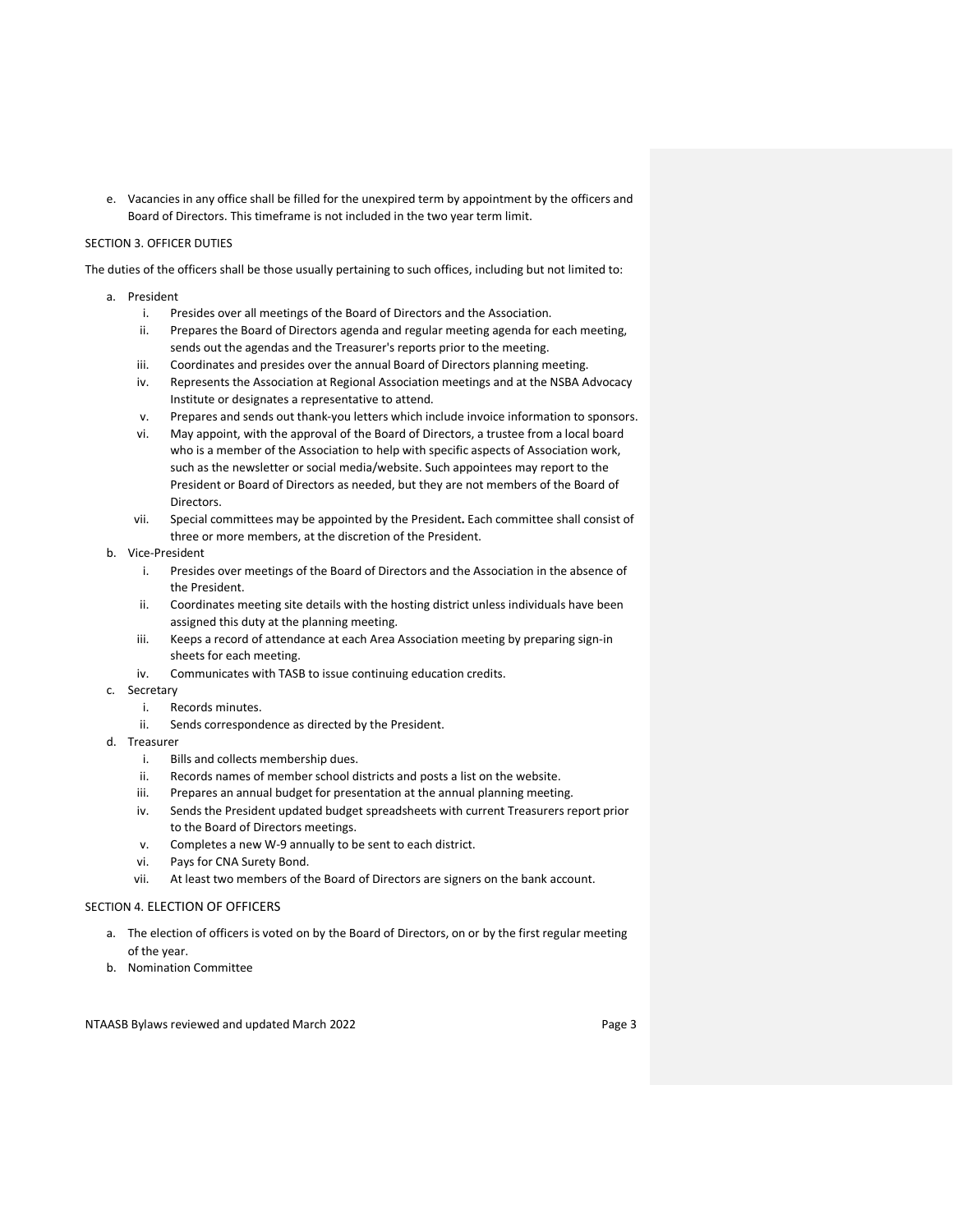- i. The President shall name a Nominating Committee by the regular second meeting. The second meeting of the year has historically been held in November.
- ii. The Nominating Committee shall consist of at least three people from different school boards. One officer and one Board of Directors member may be asked to serve on this committee. They shall elect their own chairperson.
- iii. The Nominating Committee shall file with the Secretary a list of its nominations for officers and the school districts proposed for the Board of Directors not less than thirty days before the date set for the spring meeting.
- iv. The Nominating Committee shall make every effort to balance according to SECTION 1. COMPOSITION.
- c. Additional nominations may be made by any four members of the Association (four school districts) and filed with the chairperson of the Nominating Committee at least fifteen days before the election meeting.

## **Article VI – MEETINGS**

- a. Expenses in connection with luncheon and dinner meetings of the Association can be at the expense of the Association or be borne on a participating pro rata share basis. The choice is made by the Board of Directors. Sponsorships may cover the cost of the meals.
- b. At all meetings of the Association or any committee thereof, *Robert's Rules of Order* shall be the parliamentary authority.
- c. Guests invited to attend meetings are at the discretion of the board of directors. Guests are not voting members. Guests are responsible for any incurred cost associated with their attendance.

#### SECTION 1. THE ASSOCIATION

- a. The Association shall meet four times per school year. The date of each meeting shall be determined annually by the Board of Directors.
- b. Fifteen days' notice of the date, time, place, and program of the meeting shall be given members.
- c. Special meetings may be called by the President with the concurrence of the Board of Directors, at such times and places as the President and Board of Directors may designate.
- d. NTAASB Educational Partners shall be recognized at all meetings in accordance with the sponsorship matrix in Appendix B.

## SECTION 2. THE BOARD OF DIRECTORS

- a. The Board of Directors shall meet upon call of the President, including special meetings.
- b. The President and the Board of Directors will decide on the date, time, and location of the summer planning meeting at the last meeting of the school year. The Board of Directors will collaborate and decide a list of programs, meetings dates, and locations for the next school year.

## **Article VII – VOTING**

- a. Representatives from each school board attending shall have the right of discussion but each Member school board shall be entitled to one vote only. The representatives of the school boards attending shall determine their method of casting their district's vote.
- b. The Association votes on the following at regularly spring scheduled meeting each year:
	- a. Adopt an annual budget.
	- b. Elects the open positions of the Board of Directors.

NTAASB Bylaws reviewed and updated March 2022 **Page 4** Page 4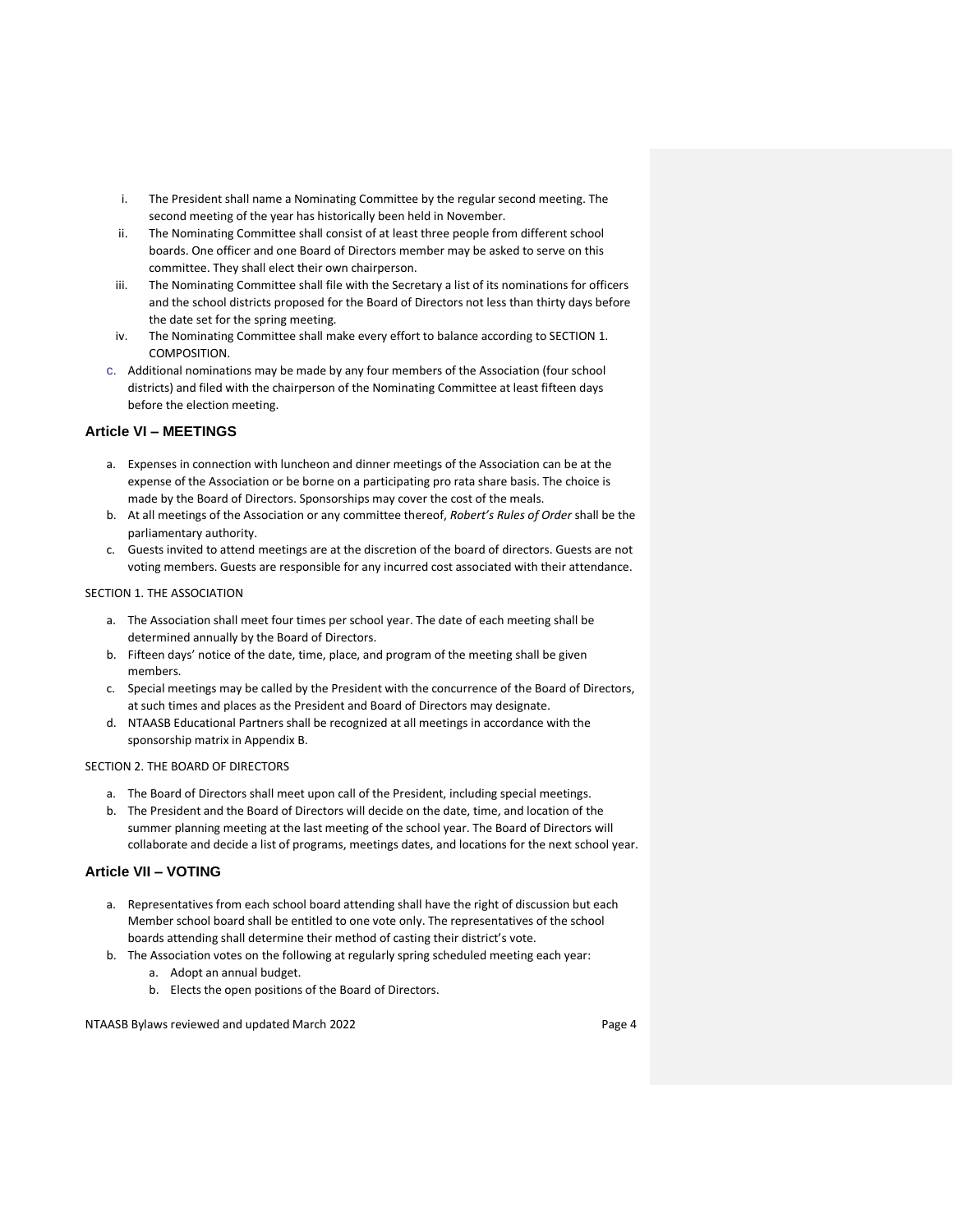- c. A quorum at any meeting of the Association shall consist of representatives of 25 percent of the member boards.
- d. Any questions, except that of the election of officers and amendments to bylaws, may be submitted by the President and Board of Directors to the member districts and the votes thereon may be taken by Email. The majority of the votes received on any question shall determine that question.

# **Article VIII – FISCAL YEAR**

The fiscal year shall be August  $1 -$  July 31.

## **Article IX – FINANCIAL REPORT**

The Board of Directors shall present a tentative financial Budget at each spring meeting of the Association for approval.

## **Article X – AMENDMENTS**

These bylaws may be amended at any regular meeting of the Association provided thirty days' notice of the proposed amendments has been given to the members. A two-thirds vote of the voting members present is required to amend these bylaws.

NTAASB Bylaws reviewed and updated March 2022 **Page 5** Page 5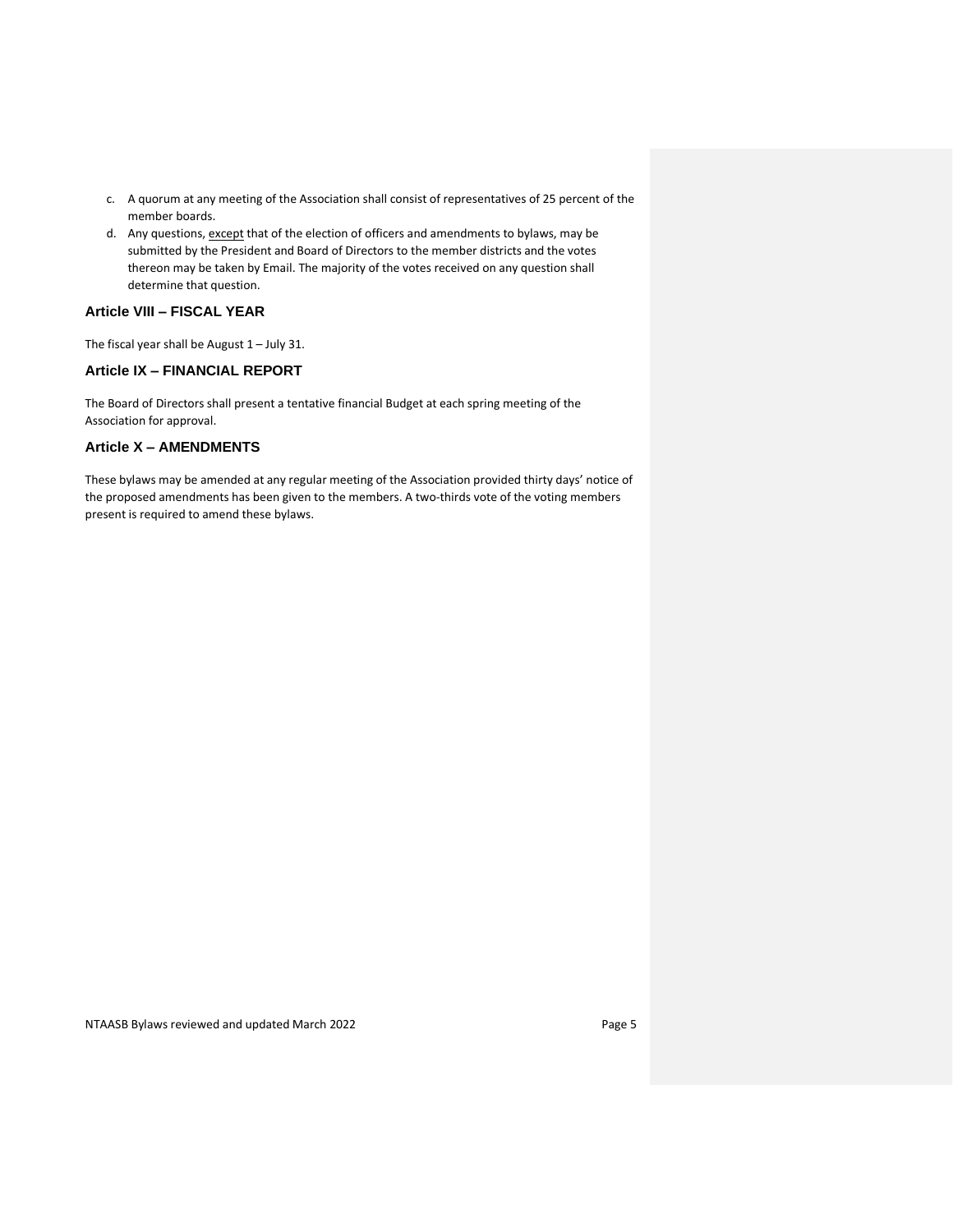# Appendix A

**Commented [KH3]:** Adding appendices to provide more

info

## NTAASB Action Calendar

| <b>Month</b>                       | <b>Description</b>                                            | Party            |
|------------------------------------|---------------------------------------------------------------|------------------|
| <b>Association shall meet four</b> | Date shall be determined annually (typically September,       | <b>Board of</b>  |
| times per school year              | November, February, April)                                    | <b>Directors</b> |
| Summer                             | <b>Annual Board of Directors planning meeting</b>             | <b>Board of</b>  |
|                                    |                                                               | <b>Directors</b> |
| First regular meeting of the       | Election of officers is voted on by the Board of Directors    | <b>Board of</b>  |
| vear                               |                                                               | <b>Directors</b> |
| Second meeting of the year         | Name a Nominating Committee by the regular second             | President        |
|                                    | meeting                                                       |                  |
| first quarter of the fiscal year   | Membership dues are payable                                   | <b>Members</b>   |
| fifteen days before the            | <b>Additional nominations for Board of Director elections</b> | four school      |
| election meeting                   | may be made by any four members and filed with the            | districts        |
|                                    | chairperson of the Nominating Committee                       |                  |
| thirty days before the date        | The Nominating Committee shall file with the Secretary        | Nominating       |
| set for the spring meeting         | a list of its nominations for officers and the school         | Committee        |
|                                    | districts proposed for the Board of Directors not less        |                  |
|                                    | than thirty days before the date set for the spring           |                  |
|                                    | meeting.                                                      |                  |
|                                    | These bylaws may be amended at any regular meeting            | <b>Board of</b>  |
|                                    | of the Association provided thirty days' notice of the        | <b>Directors</b> |
|                                    | proposed amendments has been given to the members.            |                  |
|                                    | A two-thirds vote of the voting members present is            |                  |
|                                    | required to amend these bylaws.                               |                  |
| regular spring meeting             | Adopt an annual budget Fiscal year run August 1 - July        | <b>Members</b>   |
|                                    | 31                                                            |                  |
|                                    | Elects the open positions of the Board of Directors.          | <b>Members</b>   |
|                                    | Present at the spring meeting a full and complete report      | <b>Directors</b> |
|                                    | of the activities of the Association for the preceding        |                  |
|                                    | year.                                                         |                  |

NTAASB Bylaws reviewed and updated March 2022 **Page 6**